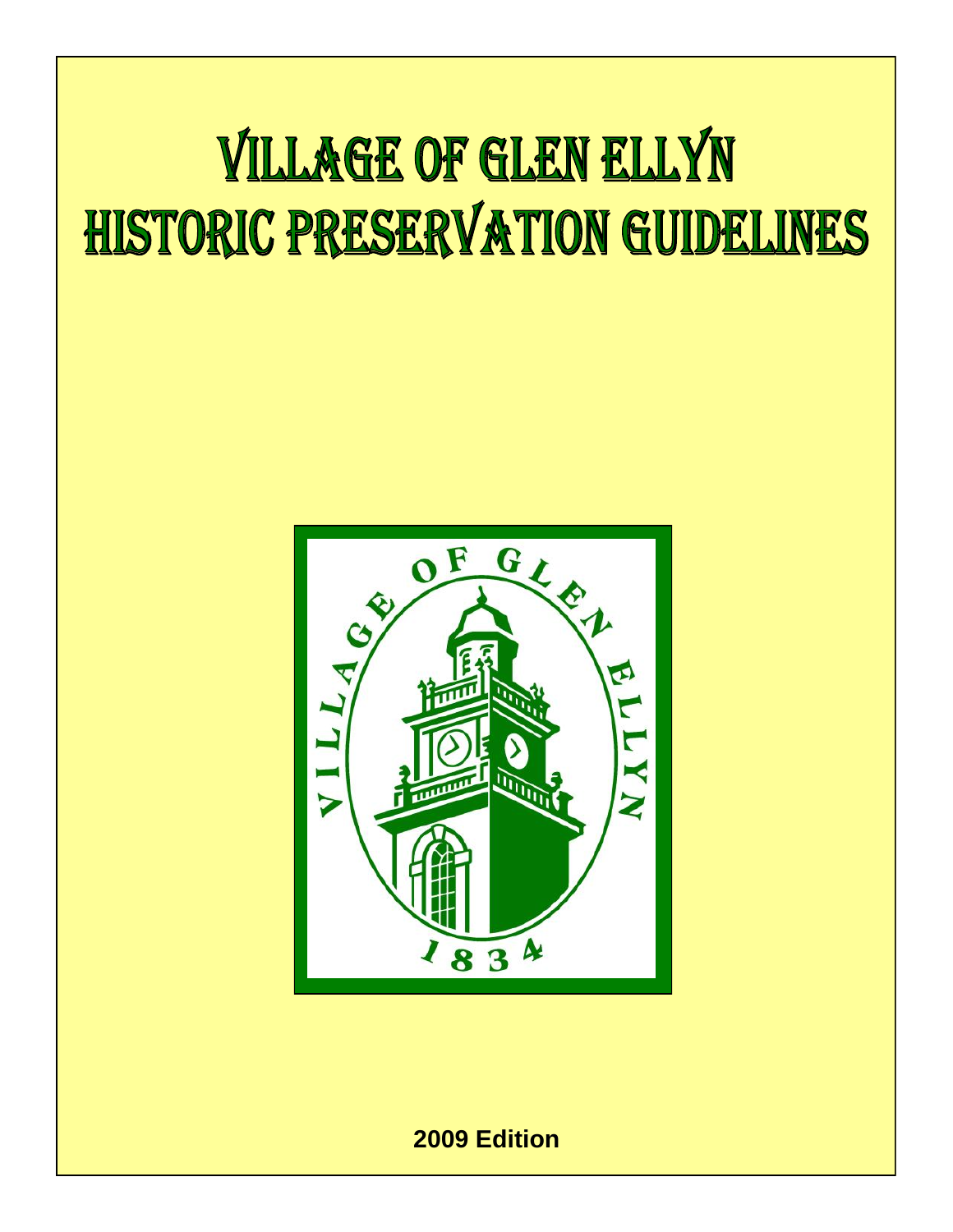# TABLE OF CONTENTS

Page #

- 03: Documentation
- 04: Foundations; Exterior Lighting
- 05: Decoration & Architectural Details; Windows, Screens & Doors
- 06: Roofs & Skylights
- 07: Dormers & Gables
- 08: Porches, Decks, Entrances & Exterior Stairs
- 10: Retaining Walls & Fences
- 11: Garages, Carriage houses & Outbuildings; Driveways, Parking Lots & Paving, Sidewalks & Walkways
- 12: Guidelines for New Construction in Historic Districts
- 13: Quality Design
- 14: U.S. Secretary of the Interior: Guidelines for Repair, Rehabilitation & Alteration
- 15: References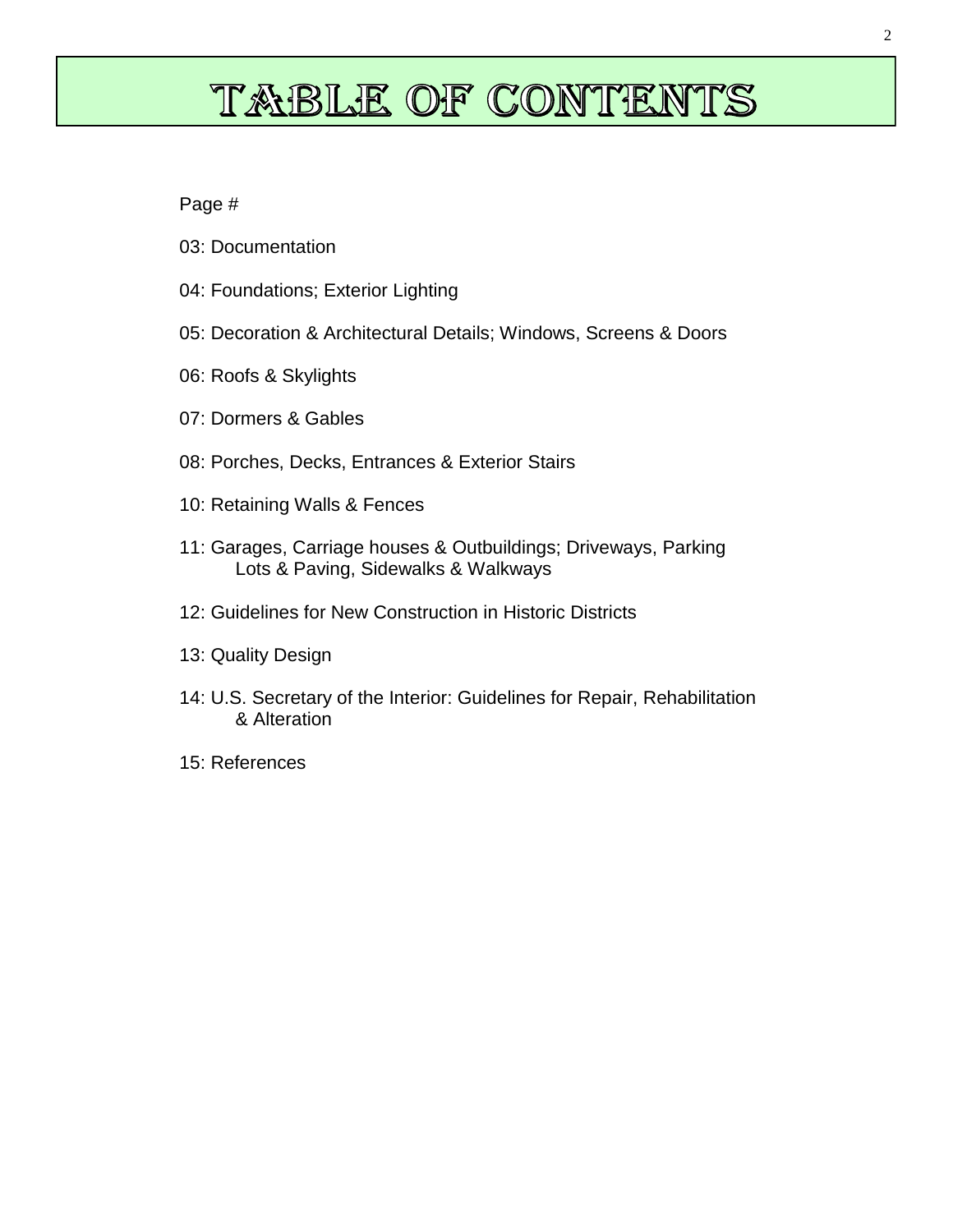# VILLAGE OF GLEN ELLYN HISTORIC PRESERVATION GUIDELINES



**Oueen Anne** 

# *Documentation*

Documentation entails research to develop historic context information about a property. Such work can establish why a property is significant to the Village of Glen Ellyn and its community. It can also affect how people perceive historic resources and support the efforts of residents and public officials preserve these resources as parts of our experience.

When researching a property, use both primary (original and archival) and secondary sources. These can include:

- Title: To establish the names of original and subsequent owners, dates of building and alterations, descriptions of legal boundaries, historic names and possible association with significant individuals.
- Architectural and construction drawings: to establish designer, period of significance, property integrity, original appearance of building and any major alterations or additions.
- Building permits.
- Architectural journals, for descriptions, details and architectural drawings from the period of significance.
- Cemetery records, census data and church records: for dates and biographical details of individuals associated with the property.
- Municipal records: for records of community planning and development, including property divisions.
- Community, county and regional histories.
- Business records.
- Estate records, such as wills, inventories and appraisals, administrations of estates, and annual returns and sales, to establish details about the property, its owners, relative scale of wealth and family relationships.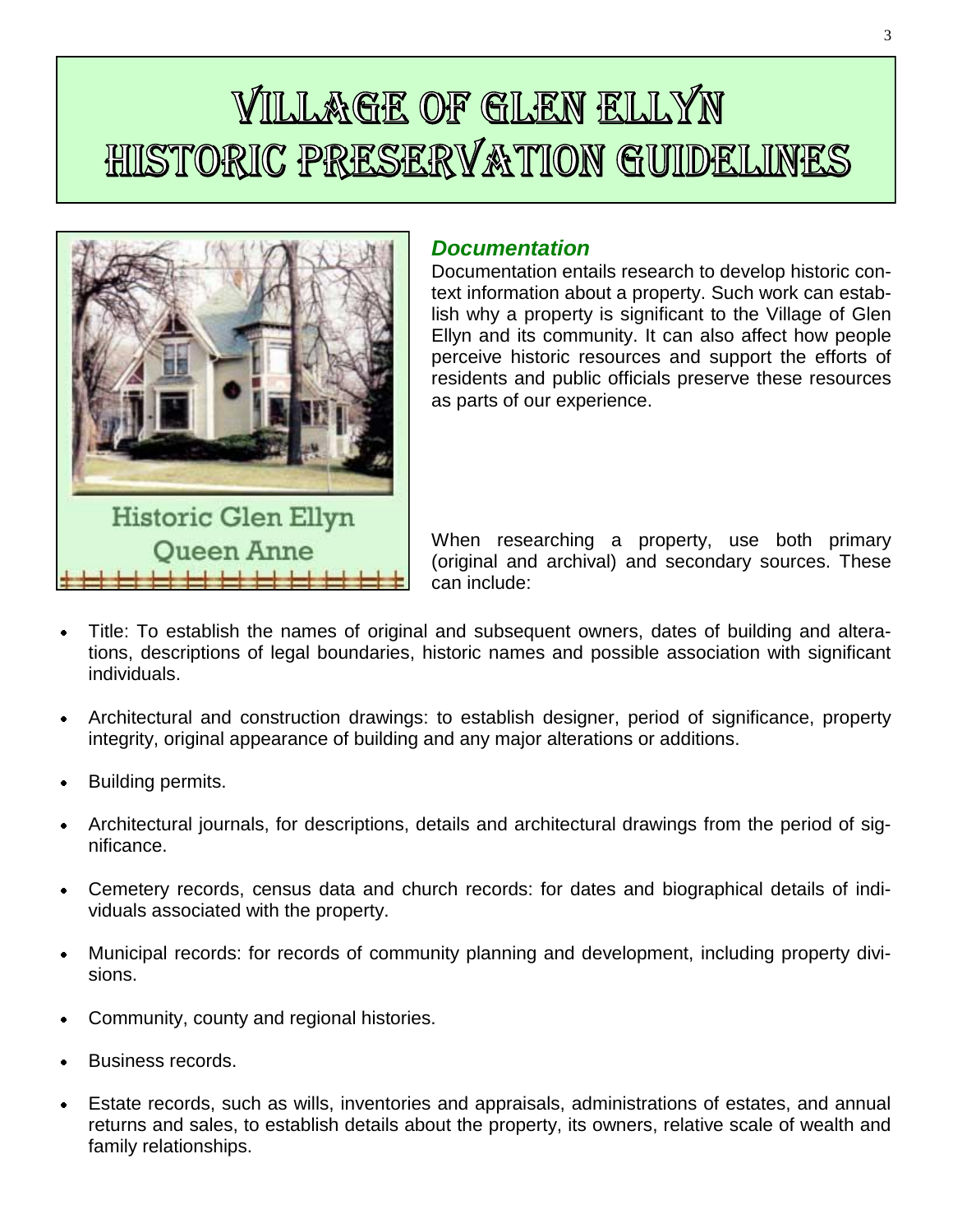- Tax records.
- Family papers, insurance records, land records and genealogical data.
- Interviews and oral histories.
- Maps and plats.
- Newspapers, Sunday supplements, postcards and photographs.
- Military records



# *Foundations*

Remove any non-original cover-ups and repair the home's original foundation. Leave bare any masonry or concrete foundations that were never painted. Whenever possible, retain original masonry and mortar without applying any surface treatment, such as cement and stucco.

#### *Cleaning*

Clean masonry only as-needed to prevent deterioration. To clean original masonry and mortar, use the gentlest method possible, such as low pressure water and soft natural bristle brushes. Do not sandblast brick and stone surfaces because the action erodes the surface of the material and accelerates deterioration. Chemical cleaning products can have an adverse reaction with masonry; we strongly recommend a test patch prior to their use.

#### *Repointing*

In mortar joint size and profile, retain the original or match as closely as possible in color and texture with replacement mortar. Use ingredient proportions similar to the original mortar when repointing, with replacement mortar softer than the bricks and no harder than the historic mortar. Repointing with mortar of high Portland cement content often creates a bond stronger than is tolerable for the original building materials and can result in cracking, spalling or other damage. Carefully wash mortar joints after they set, to retain the neatness of the joint lines and eliminate extra mortar from masonry surfaces.

#### *Alterations*

Note that repointing a minor crack is maintenance; repointing an entire façade is an alteration. Use a similar material to repair or replace, where necessary, deteriorated masonry. Any new masonry added to the structure or site, such as new foundations or retaining walls, should be compatible with the color, texture and bonding of original or existing masonry.

# *Exterior Lighting*

Traditionally, older properties used exterior lighting only as necessary. This tradition should continue. Use minimal lighting in standard locations for historic properties, such as entrance ways and garage sites. Select inconspicuous lamps that fit a building or site's architectural style. Avoid landscape lighting and small bollard lights, as they are not original to historic properties.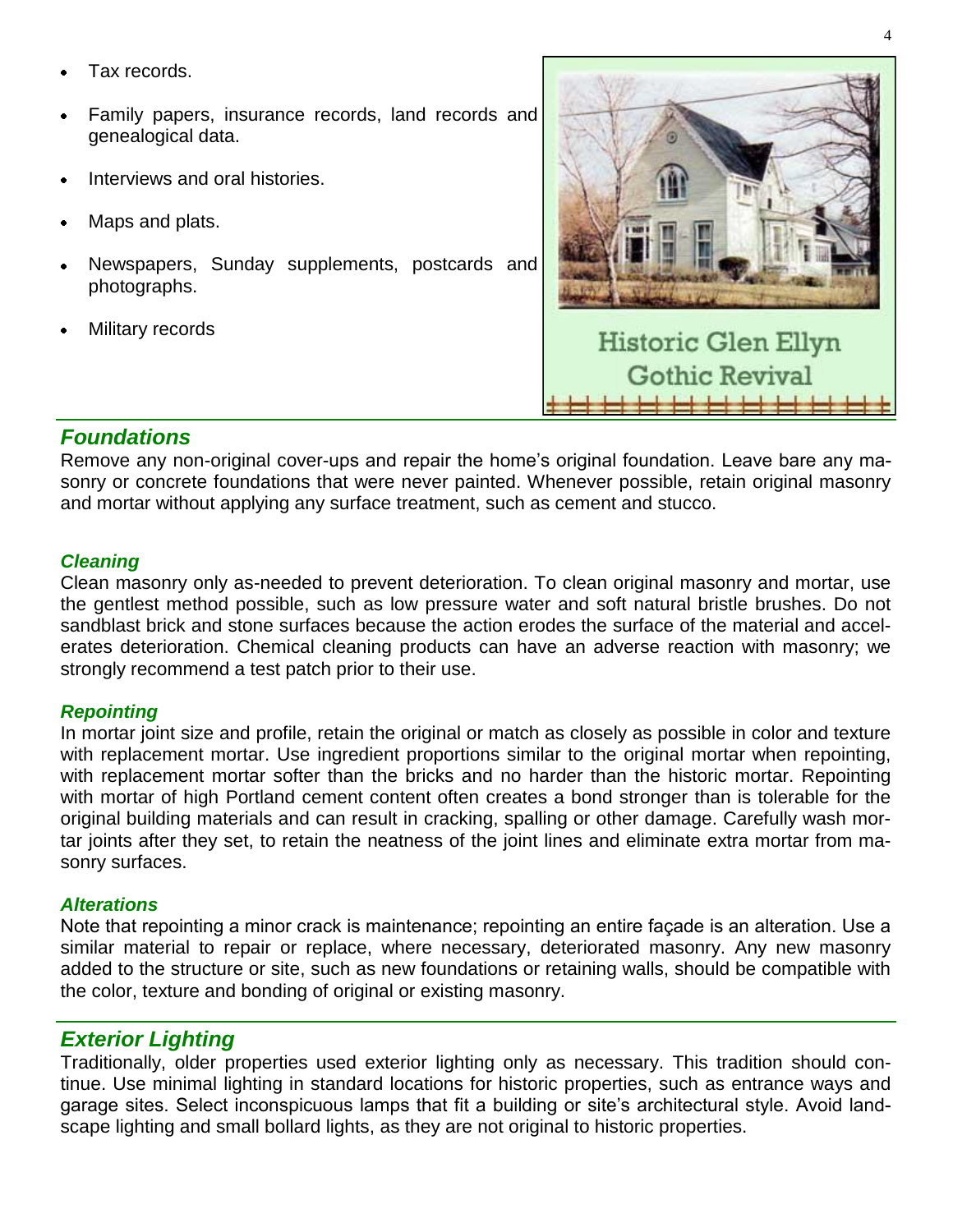# *Decoration & Architectural Details*

Decoration was often used to enliven traditional facades by emphasizing the façade's basic character. The style of an architectural feature reinforces a home's traditional character and adds a richness of detail often irreplaceable at today's costs. Decoration lends a unique character to individual buildings and to the neighborhood as a whole.

Decoration and other architectural details help define a home's architectural style, period of construction, uses and history. Common design details include gingerbread, roof trim, eaves, brackets, decorative window caps, terra cotta, cornices, moldings, trim work, shingles, columns, pilasters, balusters, or any decorative or character-defining features.

When considering these accents:

- Be careful not to remove or alter architectural details and features. For example, retain bays, oriels and other similar protrusions from the exterior wall except in certain cases where they have been inappropriate additions.
- Strive to repair, not replace, details using compatible materials. If deterioration has occurred to the extent that repair is not possible, replace distinctive features in a manner that duplicates the original design, color, texture, materials and other aesthetic qualities.
- Avoid use of vinyl, aluminum or other artificial material for concealing or covering details.



If considering the addition of details or decoration to a home, be sure that you have physical, graphic or photographic evidence that such features were original or appropriate to the house. Additions should match the original in materials, scale, location, proportions, form and detailing.

# *Windows, Screens & Doors*

Windows and doors are among the most character-defining features of a building. Always retain existing door and window openings; avoid making additional openings or changes by enlarging or reducing window or door openings to fit contemporary stock window sash or door sizes.

- Window shape and the subdivision of glass panes within a window are key to how the building is "read" from the street. They also help define its architectural style. Retain and repair original window units whenever possible.
- When necessary, replace a door or window sash with a product that replicates its original appearance, design and material. Avoid inappropriate replacements.
- Retain the existing configuration of panes, sashes, surrounds and sills, except as necessary to restore to the original condition. Avoid changing the size or configuration of window panes or sashes.
- Use storm windows or protective glazing with glazing configurations similar to the original windows and that obscure the windows as little as possible.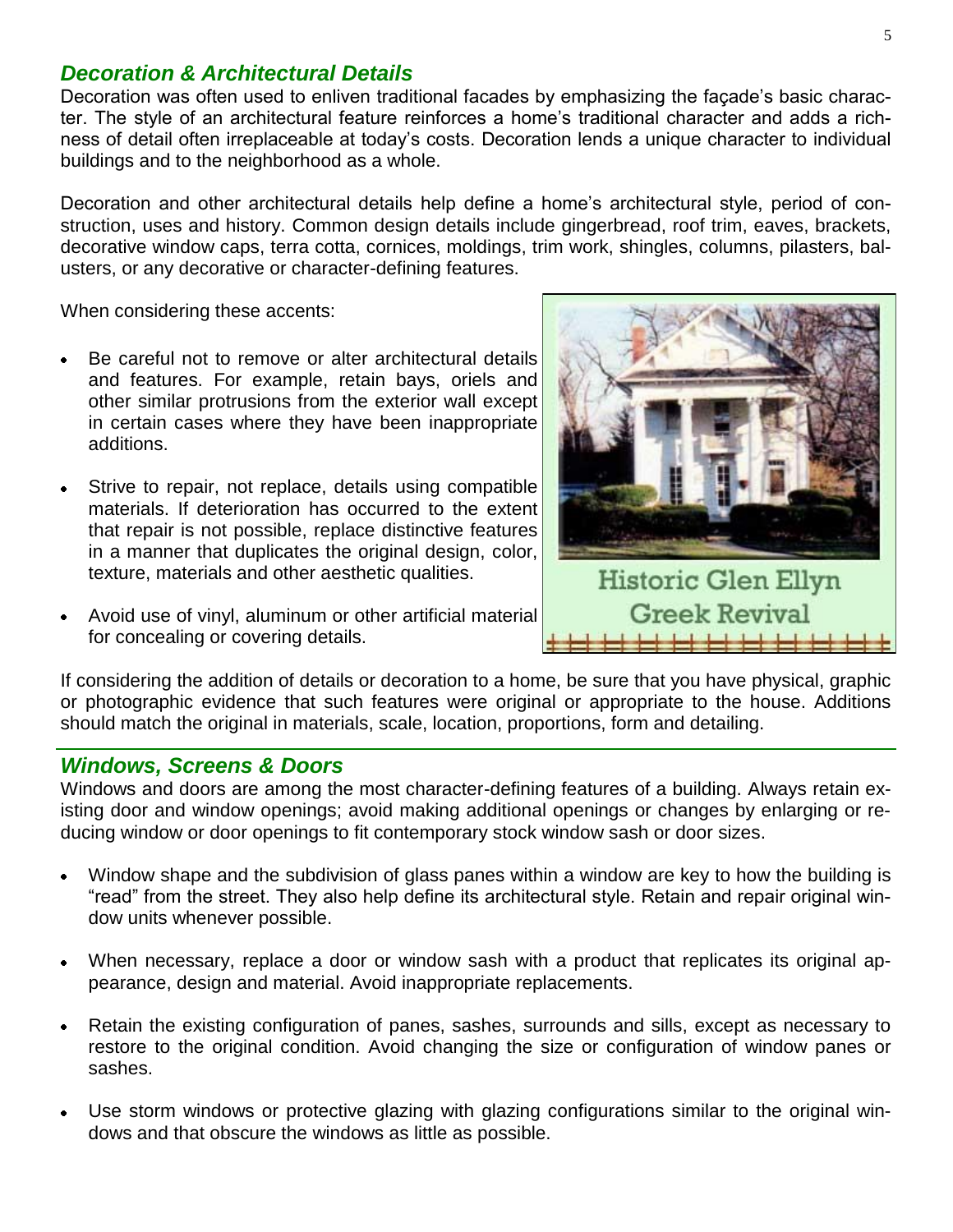- In the rare event that the windows are missing or damaged beyond repair, replace them with new  $\bullet$ units that match the old ones in size, material, shape and trim.
- New windows should not have snap-on or flush muntins. True divided muntins are preferred over  $\bullet$ these types of muntins that do not have the same appearance as historic windows.
- Respect a home's stylistic period; avoid inappropriate window in-fill or coverings, such as glass block or concrete block. Similarly, avoid modernesque window units, such as horizontal sliding sash or casements, in place of double-hung sash, or the substitution of units with glazing configurations not appropriate to the style of the building.
- Avoid vinyl- or metal-clad primary window units, as well as the removal of leaded glass. Keep use of glass block windows, if at all, to elevations where they are invisible from the street.
- Preserve decorative glass windows in their original location, size, and design, retaining their original materials and glass patterns. Repair rather than replace such glass, ideally in consultation with a glass specialist. Refrain from adding decorative windows that depart from the home's original design, at least on facades that are readily visible.
- Minimize any security features on windows or doors. If security is required, opt for grates of the simplest design installed so as to be as unobtrusive as possible.

#### *Screens or Storms*

Screens and/or storms should be wood or baked-on or anodized aluminum, and fit within the window frames. They should be full-view design or have meeting rails that match the window behind them.

#### *Window Shutters*

Preserve and maintain shutters that are original to a dwelling – adding them only if there is physical or photographic evidence of their lost presence. Shutters should be of louvered or paneled wood construction, fit so that, when closed, they cover the window opening. Avoid vinyl or aluminum shutters, which generally have dimensions or textures incompatible with historic structures.

#### *Doors*

Doors are another exterior focal point often defined by the design of their surrounds. Doors themselves come in a variety of appropriate woods which can be paneled and sometimes embellished with plain or leaded glass windows. Avoid such embellishments unless documentation reveals them to have been part of the original structure.

#### *Roofs & Skylights*

#### *Roofs*

Preserve a home's original roof type, slope, and overhangs, in the original material. Key architectural elements to note and preserve include: dormer windows, cupolas, chimneys, brackets, cornices, cresting and weather vanes.

- When partially reroofing, replace deteriorated materials with new roof coverings that match the original materials' color, size, shape, and texture. When completely reroofing, select new materials that match the old roof covering as closely as possible.
- Be attuned to different roof materials and colors essential to different architectural styles. Victorians often stained wood shingles a deep red or dark green to complement the color of their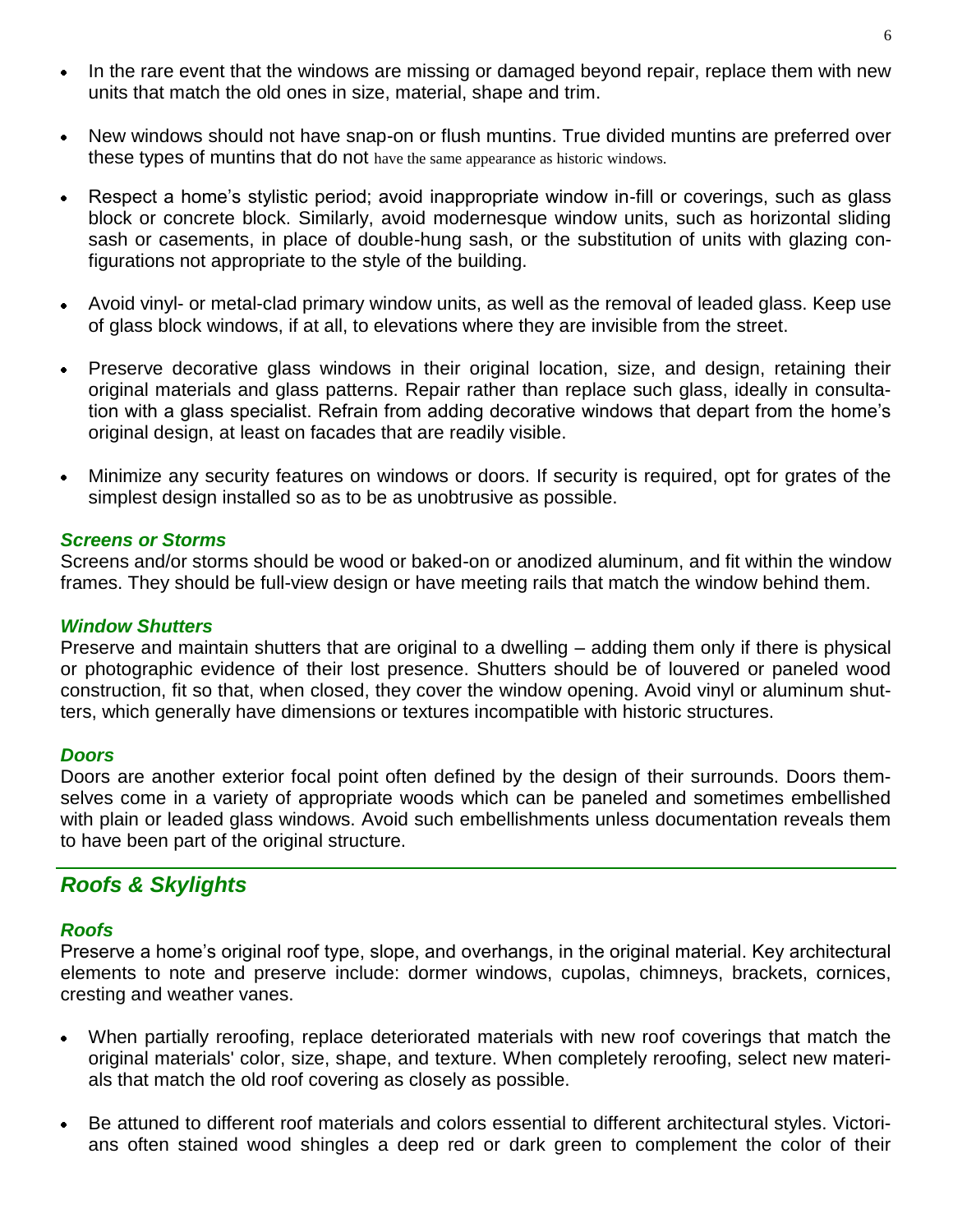homes, for instance -- never black; whereas black may be acceptable for Colonial Revival homes.

- Preferred roofing materials are cedar shingles, slate, and tile, as well as asphalt shingles that approximate the color and texture of these materials.
- Avoid imitative materials, such as asphalt siding, wood-textured metal, vinyl siding, artificial stone and artificial brick veneer.
- Alterations to a roof's original appearance should be invisible from the street or the front façade. Alterations may include skylights, vents, roof decks, greenhouses, solar panels, and mechanical equipment. Minimize their affect with subdued colors and restrained size.

#### *Skylights*

Skylights can be an appropriate way to add light and air to a home without interrupting the roof's plane surface. Position skylights flat, where they aren't visible from the street or the home's front façade, and as close as possible to the front roof plane (no more than six inches above the roof plane). Finish skylights to blend with the roof.

# *Dormers & Gables*

Replace in-kind roof features that have deteriorated beyond repair, using as models their original form and detailing, as well as original materials. If prohibited by cost or practicality from using the original materials, use compatible substitutes. Keep in mind that removing unrepairable gables or dormers without replacing them will change a home's appearance.

#### *Dormers*

New dormers can be compatible with original designs and a graceful way to enlarge a historic home while maintaining its general outline. A shingle-style architectural home, for example, with its multiple porches and dormers, can invite a dormer-based expansion into a completely integrated design.



# *Chimneys*

Chimneys often feature decorative masonry or designs that help constitute a home's character. In fact, exterior wall chimneys are often essential to an overall design. Whenever portions remain of an original chimney or photographs clearly indicate its original design, restore chimneys to their original condition. Also:

- Retain existing brick chimneys and avoid covering them with any cement-like coating.
- Without documentation, restore chimneys to be consistent with their era.
- Use construction styles consistent with the original, such as banding details, corbelling and patterned masonry.
- Repoint chimneys with a combination lime and very low content Portland cement mortar. Premixes are generally not appropriate for older brick, which is much softer than brick made today.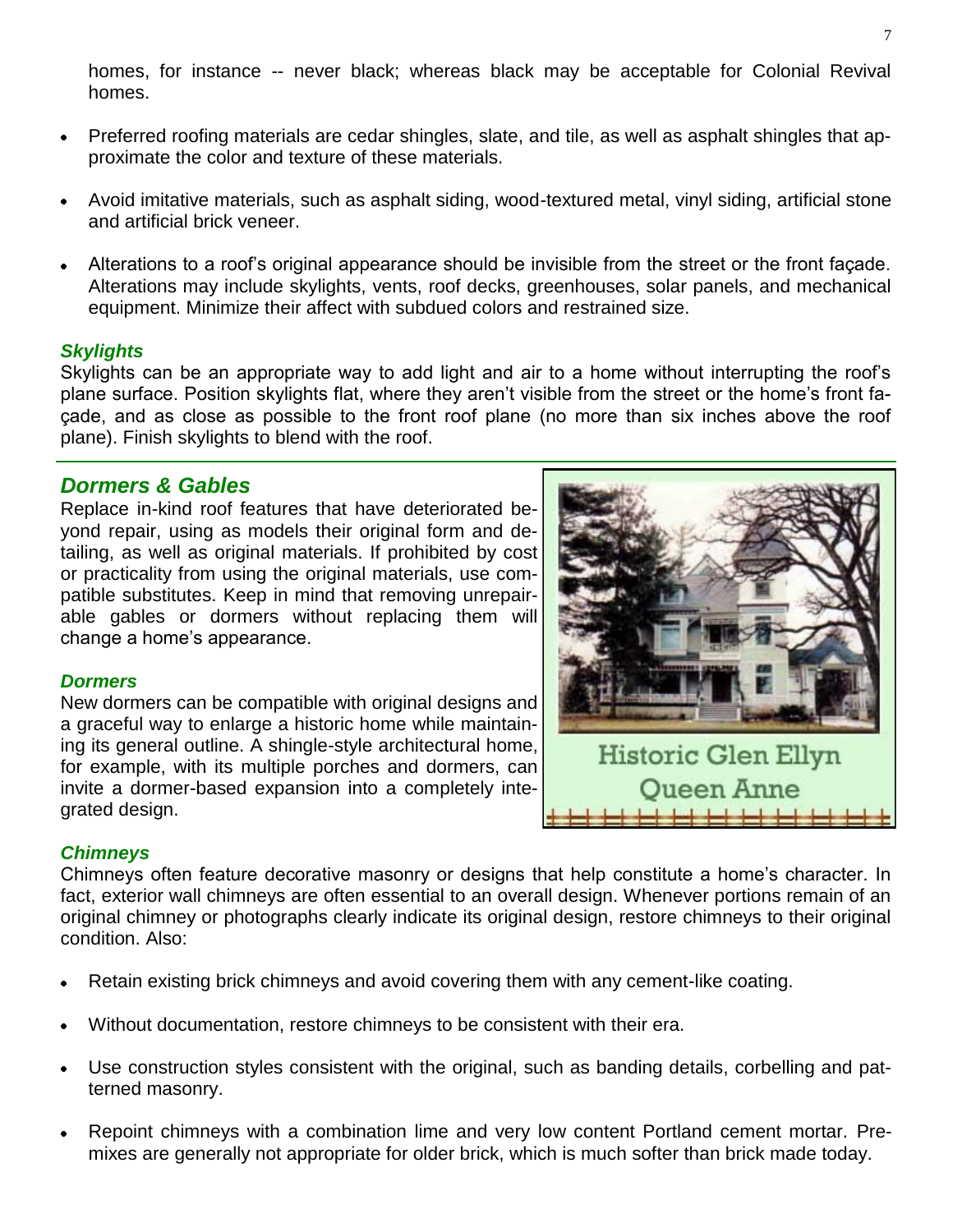#### *Gutters and Downspouts*

Should be well-maintained and inconspicuous. Poorly maintained gutters and downspouts can be the source of serious damage to a building's walls and foundations. When possible, repair and retain a home's original, built-in gutters and downspouts. If the originals cannot be retained, avoid positioning new ones on the building's front façade. Downspouts should run vertically; avoid diagonals that cross a wall or roof plane.

#### *Satellite Dishes*

Are not appropriate to historic districts. When necessary, select the newer, smaller varieties (18-inch dishes or less) in neutral colors, with no visible brand name, distributor's name or logo.

Install ground-level dishes or antennae as close to the ground as possible, in back or side yards, not visible from the street. Screen them with landscaping or fencing. For roof-mounted devices, install where not readily visible from the roof line. Avoid placing more than one dish or antenna on any residential building of ten units or less, and do not place more than two on any historic structure.

Install roof-mounted dishes or antennae without damaging the roof cover. After installation or removal of a device, be sure that the roof remains sealed from damage by water or other elements.

# **Porches, Decks, Entrances & Exterior Stairs**

The exposed nature of porches, decks and exterior stairs renders maintenance of these features an ongoing concern. Ensuring their water-shedding ability is essential, as is keeping sound paint on wooden porch and balcony surfaces, to prevent moisture damage. Functional components of porches and entrances, such as steps, balustrades and columns, embellish historic buildings while providing scale and detail.

#### *Porches*

The prominence of front porches makes them prone to multiple alterations that reflect more current architectural styles than the house. Maintain and repair porches to their original design whenever possible, using original or comparable materials and detailing. Also:

- Retain and preserve all architectural features that are character-defining elements of porches,  $\bullet$ including piers, columns, pilasters, balustrades, rails, steps, brackets, soffits and trim.
- Maintain the slope of the floor and porch steps, to ensure proper drainage.  $\bullet$
- Monitor wooden porches for signs of water damage or rot and inspect masonry piers or founda- $\bullet$ tion walls regularly for signs of deterioration or moisture damage. Keep wooden joinery adequately sealed to avoid moisture damage.

If the original porch is missing, base the design of any new porch on photographic or physical evidence. If such evidence does not exist, base the design on historic porches of similar dwellings from the same time period and architectural style.

Porches on the fronts of dwellings should not be enclosed with wood, glass or other materials that would alter their open appearance. Historic porches that are previously remodeled should be restored to their original appearance unless the enclosure, by nature of its age, architectural significance, or other special circumstance, has achieved historic significance of its own.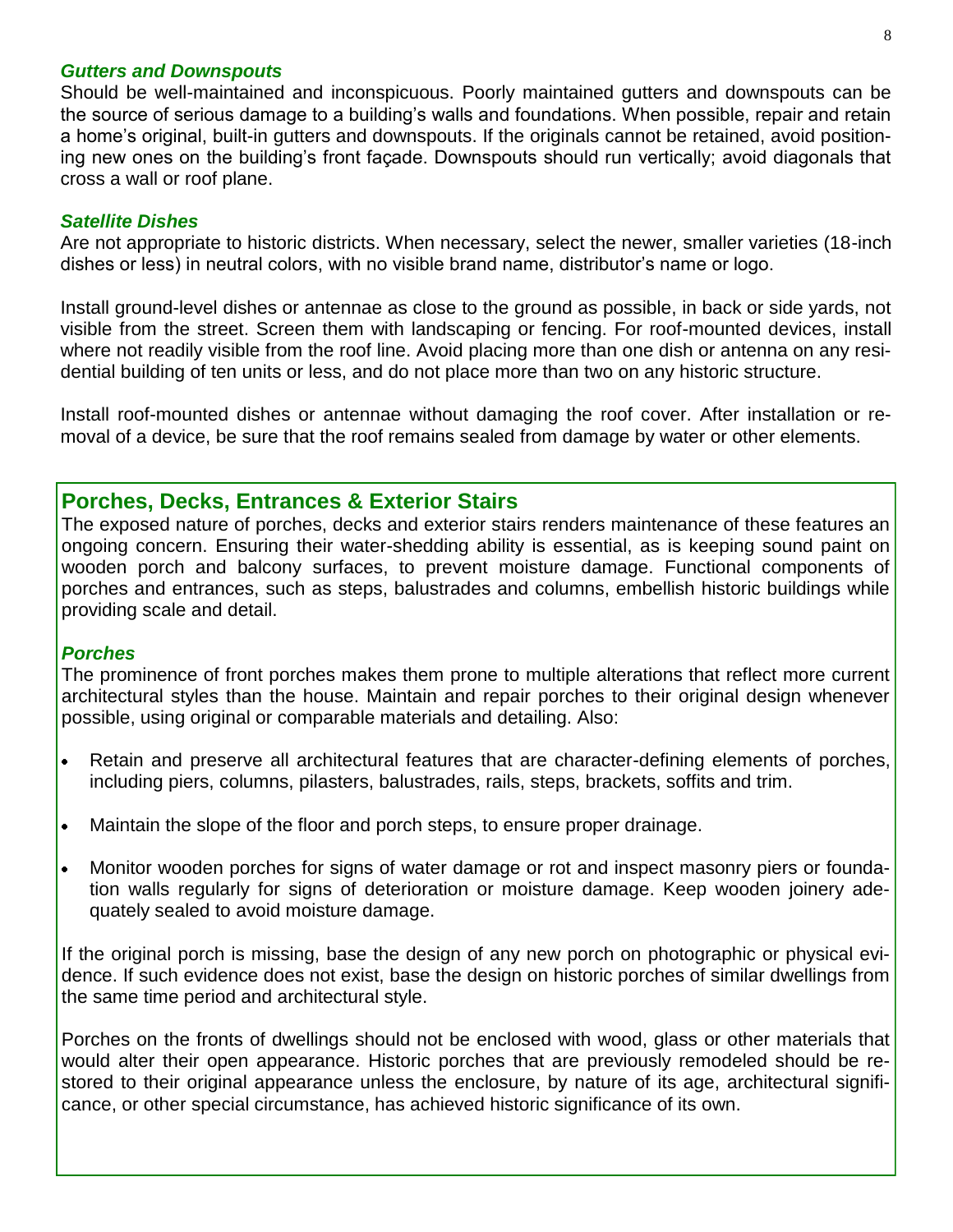Also consider:

- Porches may be screened if the structural framework for the screen panels is minimal and the open appearance of the porch maintained.
- Screen panels should be placed behind any original features such as columns or railings.  $\bullet$
- Wood trellises may be added to porches.
- Match the material used for porch steps to the porch flooring: wood steps with wood porch floors, not brick or concrete; and poured concrete steps for porches with poured concrete floors.
- New staircases should also have newel posts and balusters to match the porch construction.  $\bullet$
- Paint new and existing porch wood that's visible from the street unless records indicate that the original wood was unpainted or stained.
- Porches with open areas in the foundation should be filled in as traditional for the type and style  $\bullet$ of the house, or with decorative wood framed skirting, vertical slats or painted lattice panels.
- Refrain from adding new porches, entrances or balconies to primary elevations where none previously existed.

#### *Decks*

Decks gained popularity in the late 1950s and early 1960s and are common additions to older homes as alternatives to more traditional patios and terraces. However, decks are particularly difficult to fit into the style and setting of an older home. They can be acceptable additions to historic buildings if they are located in inconspicuous locations and screened from public view. Rules of thumb include:

- Locate decks in inconspicuous areas, usually on the rear or least character-defining elevation of  $\bullet$ the original building, and screened from public view.
- In rare occasions where it is appropriate to visibly site a deck, treat it in a more formal architec- $\bullet$ tural style. Pay careful attention to details and finishes that match the same time period or architectural style.
- Construct decks with the least possible loss of historic fabric, and so they can be removed in the  $\bullet$ future without damaging the original structure.
- Paint vertical elements, such as railings, to be compatible with the house; the deck's surface may be stained or painted to match the railings.
- Painting or staining a deck's rails and structural support elements should harmonize with any ex- $\bullet$ isting porches or railings. If none exist, paint` or stain should be compatible with the home's colors.
- New deck construction should not occlude a home's significant features or elements, such as a historic porch.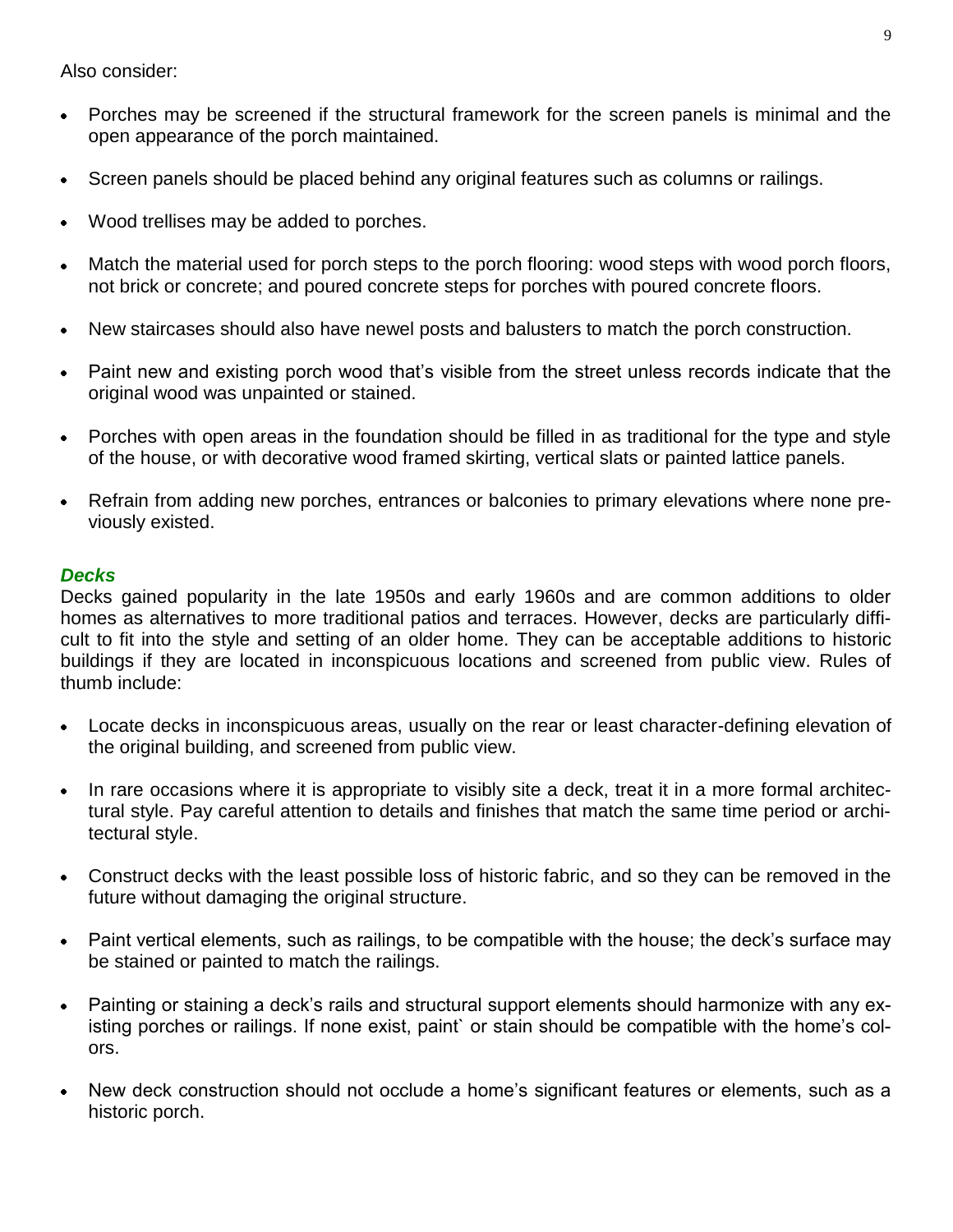- Avoid new decks made of standard, pressure treated lumber left unpainted, or railings of plain 2" by 2" boards. Paint or stain decks in colors compatible with the color of the home.
- Install deck railings using similar materials, scale and detail to porch railings that would have  $\bullet$ been put on a porch on a house of similar architectural style at the time of construction.
- $\bullet$ Deck height should align with the home's floor level. If applicable, install compatible skirt boards and, where appropriate, painted lattice panels to screen deck framing.

#### *Exterior stairs*

Exterior stairs are common additions to older homes, especially those converted to multi-family dwellings. These elements are particularly difficult to fit into the style and setting of an older home. When possible, accommodate exit stairs from upper level apartments within the existing building or where least visible from the primary façade and street. Stairs should run parallel to and against the wall of the building.

Exterior stair detailing should reflect a home's period and style. Paint these stairs to match the main structure unless they were part of the original house, in which case paint them in colors compatible to any other stairs and railings.

# *Retaining Walls & Fences*

#### *Retaining Walls*

Original retaining walls should be kept and repaired and repair as necessary, preserving the original mortar joints, bonding, patterns, color of masonry and other details. Repoint retaining walls only where there is evidence of water damage or missing mortar. If adding a new retaining wall or replacing a historic one no longer in evidence, match or complement the original as closely as possible.

#### *Fences*

Front yard fences were common original features to many Glen Ellyn historic homes. Though typically not seen today, front yard fences are appropriate for homes or homes in historic districts. When possible, preserve fences constructed of cast iron or other original materials. Also:

- Keep front yard fences low (no taller than 42 inches) and visually open (more than 50 percent, ideally).
- Remember that Victorian homes were frequently ornamented by wooden or cast iron fences.  $\bullet$  . These accent pieces did not have gates.
- Low, well trimmed hedges and shrubs set like fences are appropriate decorative additions to historic homes.
- Ideal front yard fencing materials include wooden pickets or spindles (balusters), painted or  $\bullet$ stained, and set in a historically accurate manner, between a top rail and bottom baseboard and rail. Cast iron fences are also appropriate.
- Avoid use of chain-link, cyclone or wood lattice fencing, as well as unpainted weathered wood,  $\bullet$ free-standing bricks, or other solid fences. Avoid tall hedge rows as well as use of pvc or other artificial materials.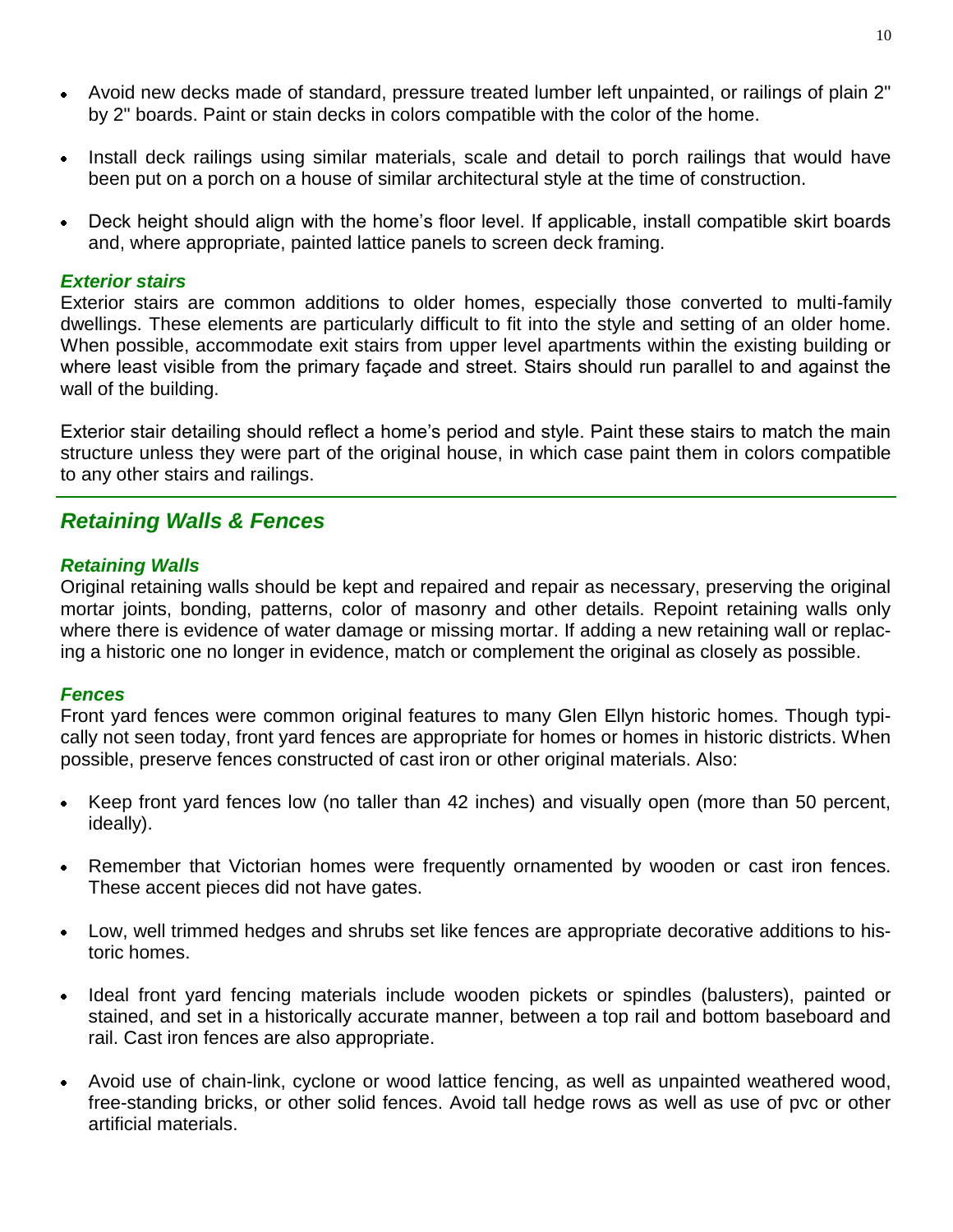For privacy, back yard fences can be up to six feet tall, constructed of wood boards or planks. Use boards no wider than four to six inches. Privacy fences with pickets, or flat boards with flat or lattice tops, are recommended for historic districts.

# *Garages, Carriage Houses & Outbuildings*

The overall integrity of a restoration depends upon details. Therefore, attention to garages, carriage houses and other outbuildings is essential. Historically, most such buildings were utilitarian in design and located in the rear of a property, behind the main building and with alley access when possible. While their designs may reflect those of the main property, outbuildings generally are simpler in detail.

When restoring garages, carriage houses and other outbuildings, adhere to the guidelines governing the main property. If modifying or adding to an outbuilding, maintain the structure's overall shape, balance, materials, colors and craftsmanship.

# *Driveways, Parking Lots & Paving, Sidewalks & Walkways*

#### *Driveways*

Where brick driveways exist, retain them. If historical evidence indicates that a driveway once existed in a certain location, a new one can be constructed at that site. Brick is the best paving material for new driveways, although concrete and asphalt can also be appropriate.

#### *Curb Cuts*

New curb cuts in historic districts will generally be prohibited; they are not characteristic of the neighborhood.

#### *Parking*

Locate parking spaces away from front yards. Residential parking should be located in rear yards. Parking for commercial uses should be to the side or rear of a structure and require a minimum number of curb cuts. All parking spaces should be adequately screened from the street

and sidewalk by landscaping. Minimize the scale of parking lots and break the visual sweep of pavement by use of planted areas. The scale, lighting level and parking lot design should be neighborhood-compatible.

#### *Sidewalks & Walkways*

Brick and stone slab sidewalks generally should be maintained and repaired as necessary with original materials; avoid use of asphalt and concrete patches.

When concrete tile public sidewalks need replacing, pour new concrete sidewalks to the same width as the existing sidewalks and score them in a 2-foot-square or 18-inch-square pattern to resemble the old tiles; expansion joints should match the scoring. Install accessibility ramps on the inside of curbs as part of the poured concrete sidewalk; where there is granite curbing, a section should be lowered for the ramp.

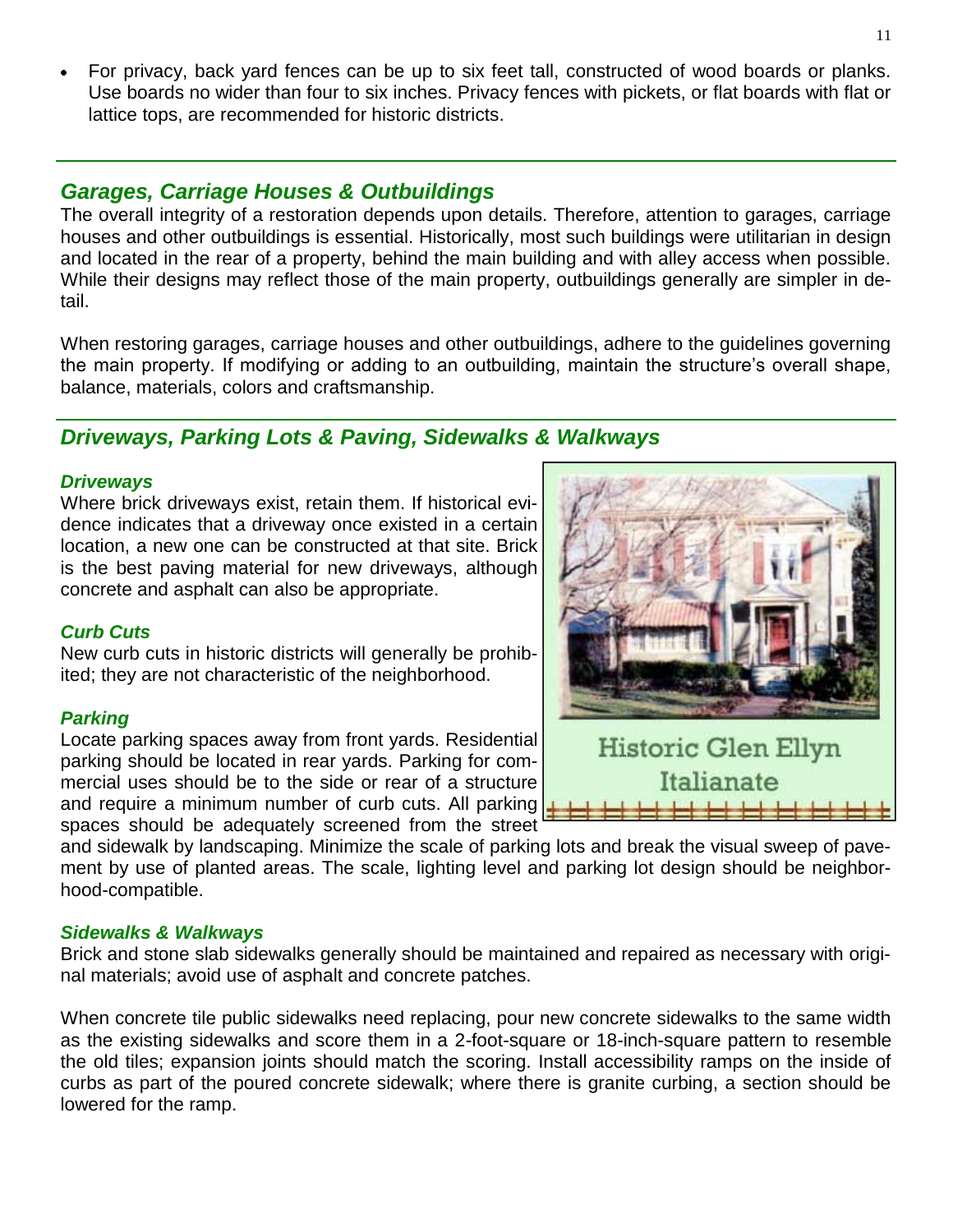# *Guidelines for New Construction in Historic Districts*

In Glen Ellyn, new construction must be compatible with neighboring historic homes and maintain a neighborhood's scale and design quality. The village encourages architectural innovation and quality design in new construction -- but also strives for neighborhood harmony and continuity.

New construction should be compatible with the size, scale, massing, height, rhythm, setback, color, material, building elements, site design and character of the surrounding structures and the area. This includes reinforcing the typical features that buildings display along the block, such as similar roof forms, materials, window and door sizes and placement, porch size and location, and foundation heights.

These guidelines are general in nature rather than specific requirements. Replication, or the recreation of historic architectural styles, is discouraged. Contemporary design that fits into the overall pattern and character of the neighborhood is highly encouraged.

- Commonality of architectural styles balanced with variety and diversity is a goal.
- The village will evaluate each new home within its exact location and in accord with its surroundings.
- Any replications must be consistent with historic homes located within a historic district in their form and plan, porch design and placement, window and door treatments, roof forms, and architectural details
- Replications must be identified as new construction through the use of signs, or plaques prominently displayed on the front of the building. Replication of specific structures in the immediate vicinity is discouraged.

New residential buildings should maintain, not disrupt, the existing pattern of surrounding historic buildings along the street by being similar in:

#### *Site & Settings*

New buildings should be sited no more than 5 percent out-of-line from the setback of existing adjacent buildings. Front and side yard setbacks should mirror those of the older and historic buildings found along the block on which the new construction is sited.

 $\bullet$ 

New construction must conform to the normal front, side, and rear yard setbacks. In older neighborhoods, where the front yard setback requirement is deeper than existing setbacks, the average of the setbacks along the block is used.

- The uniform lots in Glen Ellyn neighborhoods emphasize "walls of continuity" in older neighborhoods, sometimes know as a street's rhythm.
- A home's horizontal or vertical building emphasis is usually dictated by its architectural style. New construction should conform to the "walls of continuity" to avoid breaking street's rhythm.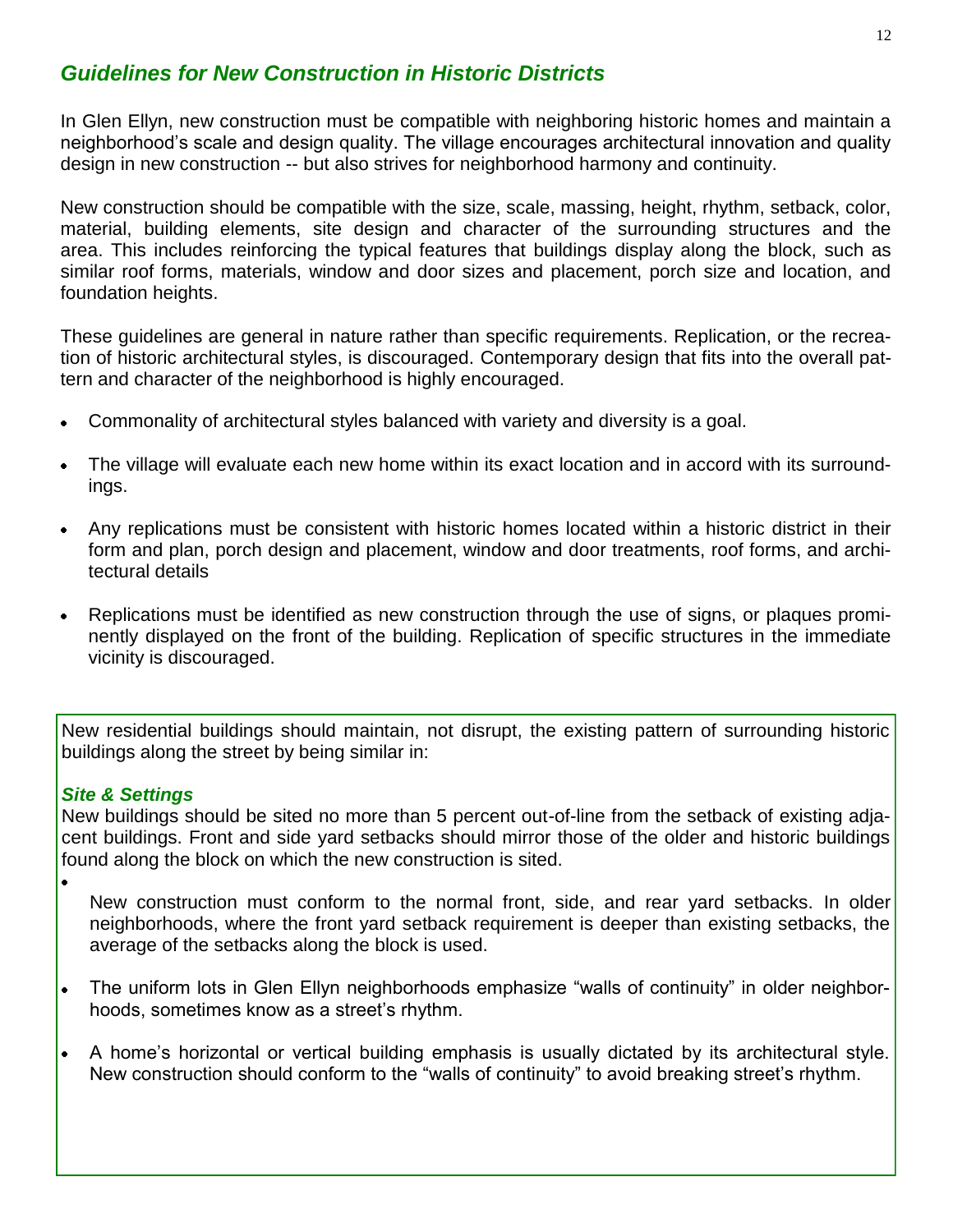#### *Landscaping*

Generally, Glen Ellyn encourages landscaping that respects the street as a public space. Landscapes enclosed in a semi-private manner are characteristic, by use of wrought-iron fences, painted picket fences, low hedges or limestone retaining walls. Cyclone fencing should not be used in front yards or in the front half of side yards. Landscape timber should not be used for retaining walls in front yards.

#### *Shape, Size & Scale*

Variations of asymmetrical, rectangular and square forms are generally appropriate for Glen Ellyn's historic districts. The height of new construction should be not lower or higher than the average height of all historic buildings on both block faces; measurements should be made from the street level to the highest point of the roofs. Vertical elements should support the street's rhythm.

#### *Materials & Details*

The materials and color of materials in new construction should relate to the materials and details of existing nearby homes. Aesthetic continuity is challenged by the appearance of new, industrial materials. Imitative materials, such as asphalt siding, wood-textured metal or vinyl siding, artificial stone and artificial brick veneer, should not be used. Smooth 4-inch lap hardboard siding, when well installed and carefully detailed, is sometimes acceptable.



# *Quality Design*

A new home's individual elements should integrate into its composition for a balanced and complete design. These elements of new construction should complement adjacent homes, as well:

- The skyline or profile of new construction (**roof pitch**) should relate to the predominant roof shape of existing adjacent buildings. **Roof hardware**, such as skylights, vents, and metal pipe chimneys, should not be visible from the front roof plane.
- The proportion, size, rhythm and detailing of **windows and doors** in new construction should be compatible with that of existing adjacent buildings. Most windows have a vertical orientation, with a proportion of between 2:1 and 3:1 (height to width) common. Individual windows and special window types may be considered when compatible with a new home's design and the directional emphasis most prevalent in adjacent buildings. Wood construction is generally preferred for windows. The use of dark tinted windows, reflective glass, and coatings for windows is generally discouraged.
- The village encourages **doors and other façade openings** of the same general size and directional orientation as those in adjacent homes. Avoid installing sliding glass doors where visible from the street. Metal windows or doors may be approved but they must be appropriately colored or bronze-toned. Select choices other than a mill finish (silver) aluminum.
- The porch treatment of new structures (**porch depth and height**) should relate to the porch de-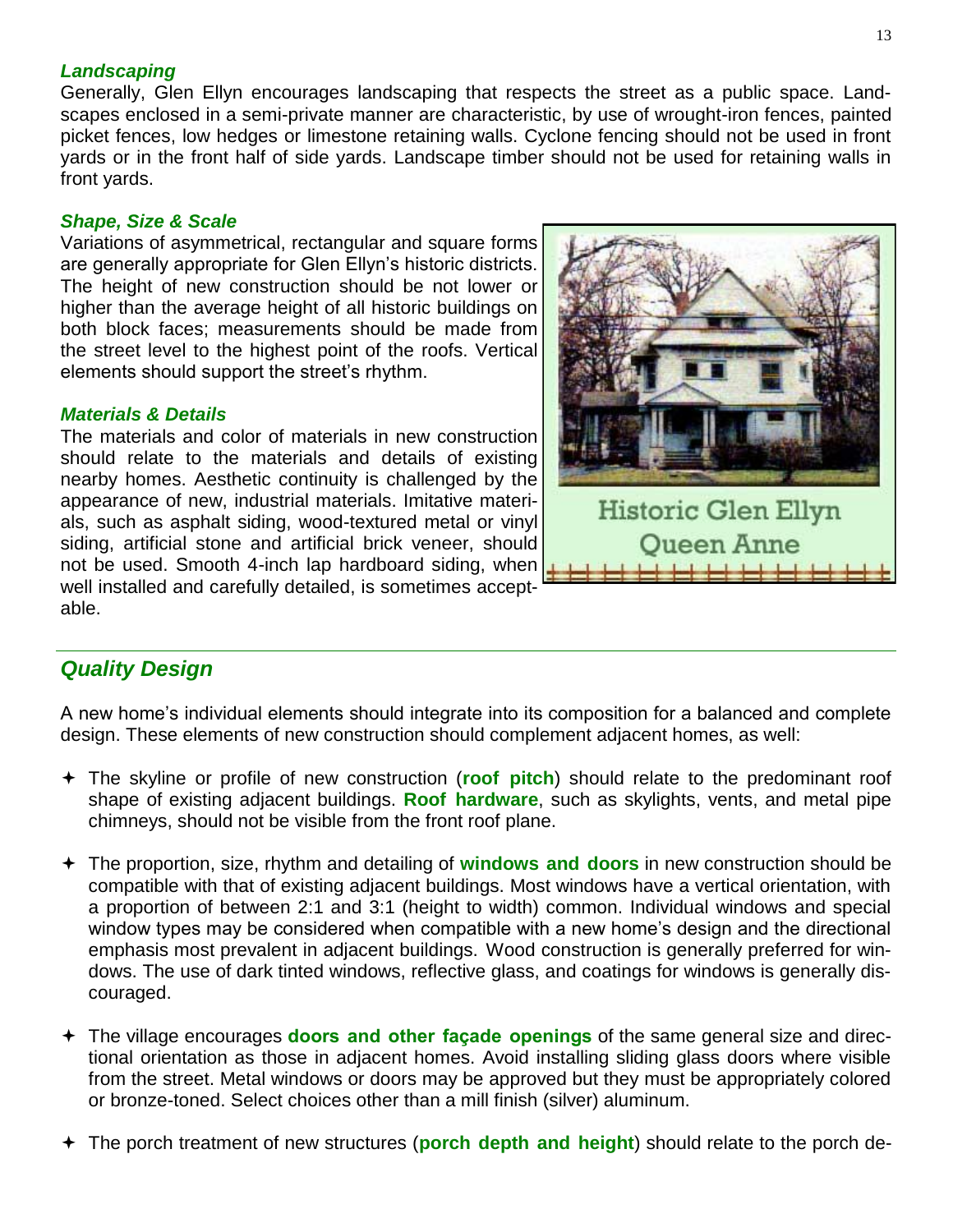signs the of existing homes. Open porches are preferable but well-detailed screened-in porches are acceptable. The vertical elements supporting the porch roof are important. They should carry the visual as well as the actual weight of the porch roof. Spacing of new balustrades should reflect the solid-to-void relationships of adjacent railings and porches.

- **Decks** should be kept to the rear of buildings, remain visually refined and integrate into an overall home design. A raised deck protruding from a single wall usually appears disjointed and is generally unacceptable in historic districts.
- **Foundation height** should generally match that of adjacent historic homes. other historic buildings in the area. Foundation heights can increase along the sides or at the rear of the building if necessary, to follow slope contours. Avoid slab or at-grade foundations where visible, at the front or prominent sides of homes.
- **Garages** facing the street are not acceptable in new home construction. If garage doors facing the street are necessary due to existing lot dimensions, use single garage doors to avoid the horizontal orientation of two-car garage doors.
- **Garages and other secondary buildings** should be of smaller scale than the primary home, compatible in design, shape, materials and roof shape; built at traditional locations such as rear lot lines and the back side of the dwelling; and use an exterior material that matches the primary home, such as clapboard, stucco, or brick. If not readily visible from the street, secondary buildings may have exterior substitute siding materials, such as masonite, aluminum or vinyl.
- Wood paneled **garage doors** with windows are more appropriate than panels of vinyl, aluminum or steel.
- Locate residential **parking spaces** in the rear yard, only. Commercial parking should be to the side or rear and have a minimum of curb cuts. All parking spaces should be adequately screened from the street and sidewalk by landscaping. Minimize the parking lot scale and break the pavement's visual sweep with planted areas. The scale, level of light output, and design of parking lot lighting should be compatible with the district's character

# *U.S. Secretary of the Interior: Guidelines for Repair, Rehabilitation and Alteration*

1. A property shall be used for its historic purpose or be placed in a new use that requires minimal change to the defining characteristics of the building and its site and environment.

2. The historic character of a property shall be retained and preserved. The removal of historic materials or alteration of features and spaces that characterize a property shall be avoided.

3. Each property shall be recognized as a physical record of its time, place, and use. Changes that create a false sense of historical development, such as adding conjectural features or architectural elements from other buildings, shall not be undertaken.

4. Most properties change over time; those changes that have acquired historic significance in their own right shall be retained and preserved.

5. Distinctive features, finishes, and construction techniques or examples of craftsmanship that characterize a property shall be preserved.